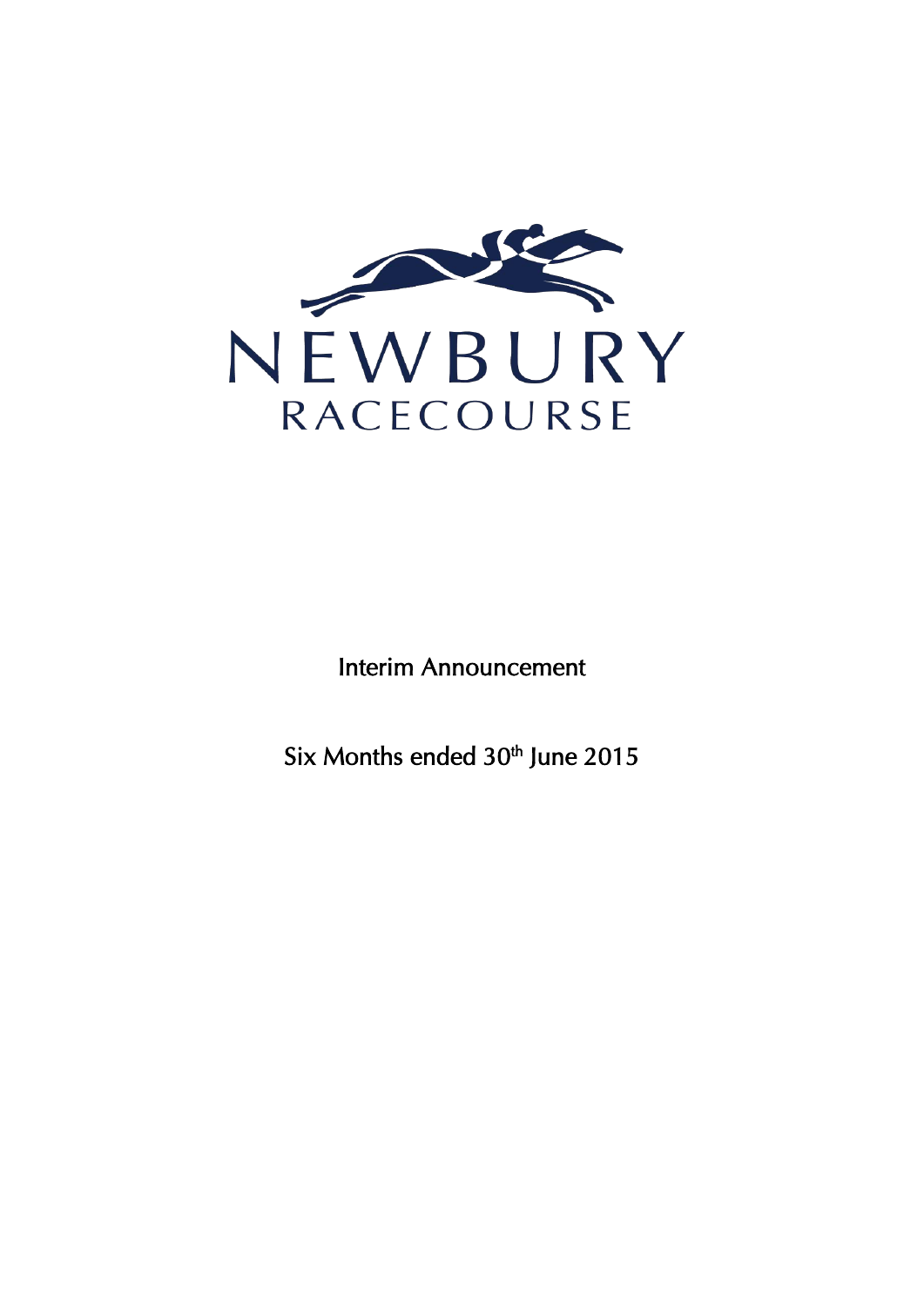### Officers and Professional Advisers

### **DIRECTORS**

| D J Burke (Chairman) | N W E Penser                   |
|----------------------|--------------------------------|
| J Dodds              | C E Spencer (Finance Director) |
| The Hon H M Herbert  | <b>B</b> T Stewart-Brown       |
| Lady Lloyd-Webber    | J M Thick (Chief Executive)    |
| J McGrath            | R L Todd                       |
|                      |                                |

| <b>SECRETARY</b>          | C E Spencer                                                                               |                                                                                 |
|---------------------------|-------------------------------------------------------------------------------------------|---------------------------------------------------------------------------------|
| <b>REGISTERED OFFICE</b>  | The Racecourse<br>Newbury<br>Berkshire RG14 7NZ                                           |                                                                                 |
| <b>AUDITORS</b>           | Deloitte LLP<br>Reading                                                                   |                                                                                 |
| <b>BANKERS</b>            | <b>HSBC Bank PLC</b><br>6 Northbrook Street<br>Newbury<br>Berkshire RG14 1DJ              | Allied Irish Bank (GB)<br>4 Tenterden Street<br>London EC2R 7AB                 |
|                           | Weatherbys Bank<br>Sanders Road<br>Wellingborough<br>Northamptonshire<br><b>NN8 4BX</b>   | Royal Bank of Scotland<br>Abbey Gardens<br>4 Abbey Street<br>Reading<br>RG1 3BA |
| <b>SOLICITORS</b>         | <b>Burges Salmon LLP</b><br>One Glass Wharf<br><b>Bristol</b><br>BS2 0ZX                  |                                                                                 |
| <b>REGISTRARS</b>         | Capita Asset Services<br>The Registry<br>34 Beckenham Road<br>Beckenham<br>Kent BR3 4TU   |                                                                                 |
| <b>CORPORATE ADVISERS</b> | Strata Technology Partners LLP<br>Kingsbury House<br>15-17 King Street<br>London SW1Y 6QU |                                                                                 |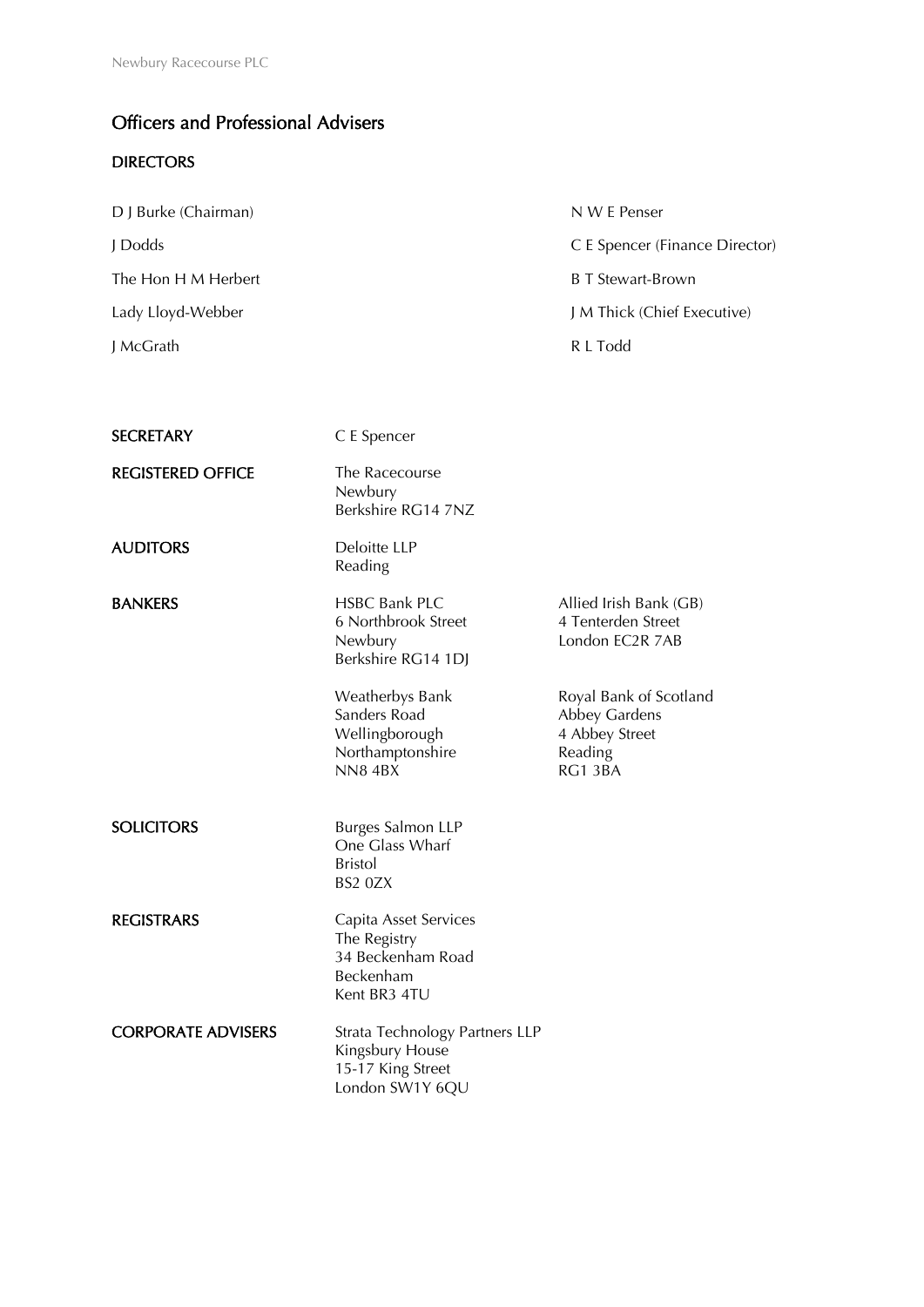#### Chairman's Statement

The positive growth and improved underlying financial performance which we reported in 2014 has continued in the first six months of 2015. Turnover increased by 13 per cent to £5.49m (2014: £4.86m), whilst improved underlying trading performance helped reduce operating losses significantly to £0.16m for the six month period (2014: £0.45m loss).

The improvement in the underlying trading performance was due primarily to increased catering revenues and enhanced media rights revenues. The Conference and Events business and the Rocking Horse Nursery performed in line with our expectations for the first six months of the year.

Profits after tax of £0.28m (2014: restated £0.05m) reflect the positive growth in the core trading activities noted above, together with movements in the fair value recognised from the property business during the period.

We played host to some top class racing in the first half of the year. Betfair Super Saturday featured an outstanding performance by Coneygree, who subsequently won the Cheltenham Gold Cup, but the day will be best remembered for perennial Champion Jockey Tony McCoy riding his 200th winner of the jump season and then announcing, live on Channel 4, his intention to retire.

Dubai Duty Free Spring Trials Weekend got our flat racing season off to a tremendous start. Muhaarar, the winner of the AON Greenham Stakes, has gone on to win three Group 1 races and prove himself one of the best sprinters in Europe, whist Star of Seville, another winner that weekend, went on to win the French Oaks, arguably the most important race for fillies in that country.

In May we hosted Al Shaqab Lockinge Day, the richest race meeting in Newbury's history, which was attended by over 13,000 racegoers and was a positive start to our five year partnership with Al Shaqab. We continue to develop this meeting as the flagship event in our flat racing calendar and the action on the track was out of the top drawer, featuring a string of outstanding performances, including three horses who went on to win at Royal Ascot just a month later. The Racing Post headline on Al Shaqab Lockinge Day was "Exciting day bigger and better in every way", which summed it up perfectly.

#### **The Development**

The DWH residential development has continued to make very good progress, with the Western Area construction now virtually complete and only 11 homes remaining to be sold. The next phase of residential development in the Central Area, which will see the construction of 360 apartments, is due to commence very shortly, with first occupations anticipated for summer 2016. The new access bridge from the north of the site is now well advanced and is expected to be open in time for the three day bet365 Festival, featuring the Hennessy Gold Cup, in late November.

We are delighted with the tremendous progress which has been made so far this year on the racecourse infrastructure improvements paid for by David Wilson Homes as part of the land sale agreement. The new

main public car park at the Eastern end of the racecourse, together with the new nursery, stable staff hostel and the new owners' and trainers' car park have all now been completed and have received very positive feedback to date.

In July, the Board announced that it had submitted detailed planning proposals for the racecourse's own redevelopment works. These works, which include new entrances, remodelling of the parade ring areas and a new Owners and Trainers facility, are focused on enhancing the racing experience for all of our racegoers, whilst generating improved financial returns for the business in the longer term.

There has been positive feedback from all sectors of our customer base about the improved look and feel of the whole site and our plans for the future. The general tone of comments we have received is that there is a better atmosphere at the racecourse than has been the case for a number of years. Much hard work remains to be delivered by the Newbury team, but we have no doubt that we are heading firmly in the right direction.

#### **Outlook**

At the Weatherbys Super Sprint meeting in July we hosted DJs Danny Howard and DJ Fresh, who performed after an excellent day's racing, which was attended by almost 14,000 people. In addition, following a successful appearance at the Racecourse in 2009, we were delighted to welcome back Madness in September on Dubai Duty Free International Weekend, which attracted an attendance of 20,995 the highest crowd number since 2012. We were also pleased to partner with the charity Breast Cancer Care at one of the highlights of our summer racing calendar, Betfred Ladies Day in August, which was attended by circa. 13,000 people and raised £25,000 for the charity.

The Conference and Events business has continued strongly into the second half of the year, with revenues 44 per cent and gross operating profit 85 per cent ahead, year to date when compared to the same period in 2014. Contracted business for the remainder of the year is strong, with advance Christmas party bookings selling well.

The Rocking Horse Nursery is trading in line with our expectations and we have been delighted with the enquiry levels for the new facility, with a number of starters confirmed for the new term.

In light of the improved trading performance and the significant progress being made to the infrastructure and the development of the racecourse, the board has every confidence in the financial outturn for 2015 and beyond.

**DOMINIC J BURKE**  Chairman 29 September 2015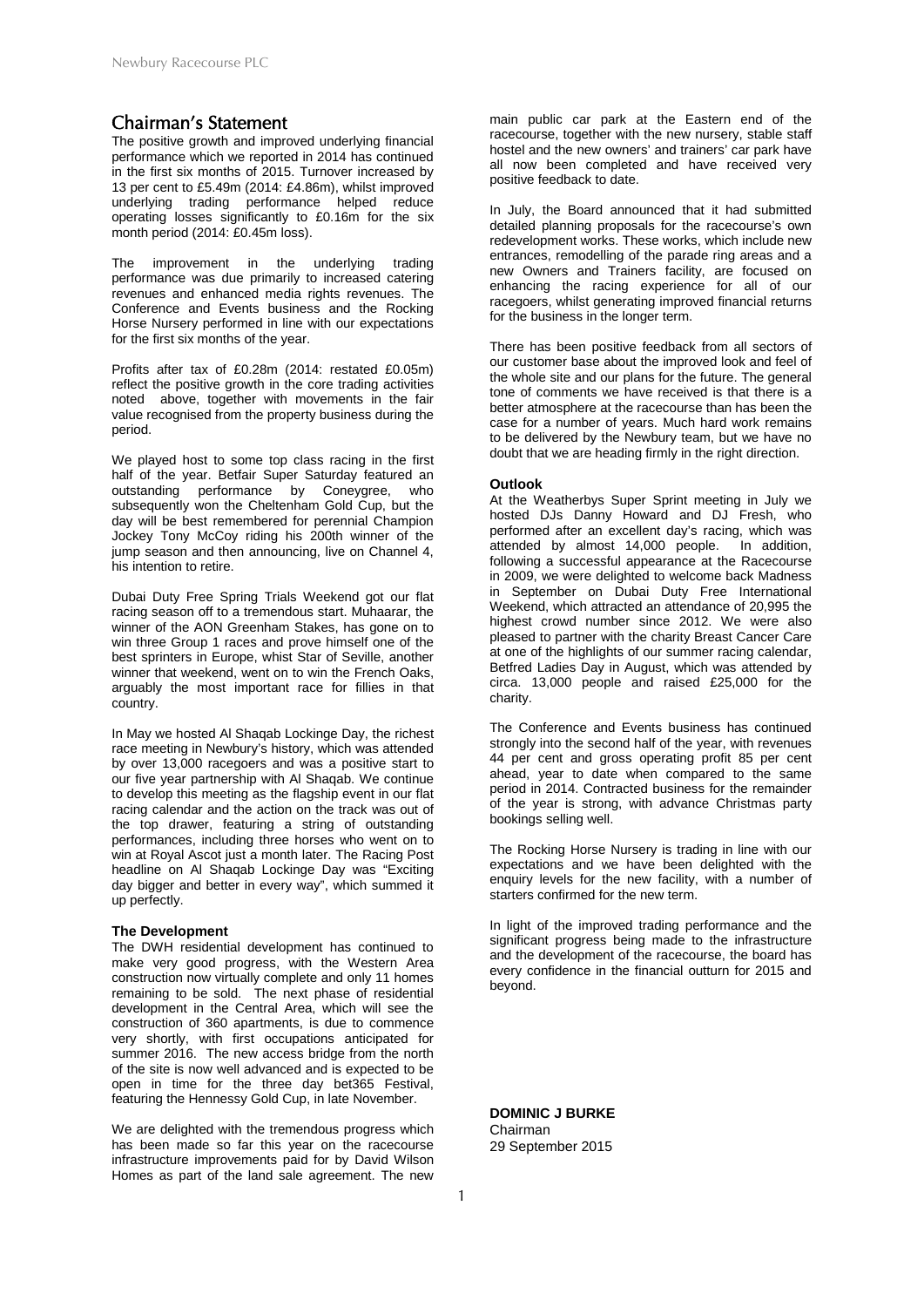#### **CHIEF EXECUTIVE'S REPORT**

#### **PERFORMANCE REVIEW**

Turnover increased 13% to £5.49m (2014: £4.86m) in the first half of the year, with a 14% increase in media revenues, growth of 9% in the catering business and an 8% increase in raceday attendances.

Gross profit margin of 16% showed an improvement on 2014 (14%), primarily as a result of the increased media revenues year on year, together with growth in<br>sponsorship income. Underlying administrative administrative expenses remained in line with 2014, with the overall saving year on year the result of a retrospective rates rebate. Mid-year operating losses were £0.16m, a notable improvement on the same time last year (2014: loss of £0.45m).

Profit on ordinary activities after tax was £0.28m (2014 restated: £0.05m), which reflects the improvement in the underlying trading, net of interest charges in the period, the movement in the fair value recognition of the DWH debtor and a tax refund received in respect of prior periods.

The increase in cash reserves of £2.24m in the period (2014: £0.4m increase) includes £2.46m of cash receipts from DWH in respect of properties sold in the period.

This is the first reporting period that the Company has presented its financial statements under Financial Reporting Standard 102 (FRS 102) which took effect on 1 January 2015. The impact of this change is explained in note 10.

#### **Racing**

Once again, the racecourse played host to some high quality racing during the first 6 months of 2015 and we continued to demonstrate our long term commitment to increasing prize money, with a welcome boost from the Al Shaqab Lockinge sponsorship.

Attendances in the first six months of 2015 were 73,774, an increase of 5,470 (8%) on the same period in 2014. This was in part due to the additional raceday held in March.

We are grateful to have received continued significant support from all of our sponsors, with particular thanks to Al Shaqab, Betfair, Betfred, Dubai Duty Free and JLT for their investment in the first half of the year.

#### **Hospitality and Retail**

Revenues from the catering business increased by 9% on 2014, supported by the increased attendances, alongside a number of initiatives to improve our food and beverage retail offer that have been well received by our customers.

We will continue to review the performance of this part of our business, to ensure it is delivering the best quality, excellent service and value to our customers, whilst maximising the returns from the investment made in our in-house catering operations.

#### **Leisure, Conference and Events**

Conference and Events revenues in the period were in line with prior year and slightly ahead of expectations given the timing of major events. Event days and total delegate numbers were c. 30% up on prior year and we were delighted to welcome back a number of our clients, including Thames Water, Open University, Boden and NHS, together with new clients including John Lewis and Lloyds Bank.

Trading prospects for the remainder of the year look extremely positive, as we start to see the returns from the investment in our commercial team. In August we hosted our largest ever non-raceday event, with 1,500 delegates over three days. Business on the books for the remainder of the year is already ahead of 2014 and full year budget, with Christmas parties once again selling well.

#### **Rocking Horse Nursery**

Income and occupancy levels in the first six months were largely in line with prior year and budget and we have seen a steady increase in occupancy rate since the beginning of the year.

The new nursery facility opened in August, with an increased capacity and we have been pleased with the enquiry levels and have welcomed a number of new joiners. The state of the art new facility is now one of the best in the region and we have every confidence that occupancy levels will grow over the coming months to reflect this.

#### **Property Redevelopment**

The DWH residential development has continued to make excellent progress and there remains high demand for homes on the site, with over 360 homes now occupied and cash payments to the company of £2.46m in the first half of the year.

A number of the racecourse's own development works are now complete, including the new nursery and stable staff accommodation, as well as much of the new internal road network and the public car parks are now well advanced. Construction of the new access bridge from the north is progressing on schedule and we anticipate this being open for use in time for the Bet365 festival featuring the Hennessy Gold Cup in November.

We await the outcome of the planning application submitted in July for the redevelopment of the racecourse heartspace and we are confident that phase one of these works will commence in early 2016, continuing our investment in facilities to enhance our customer offer.

**JULIAN THICK** Chief Executive 29 September 2015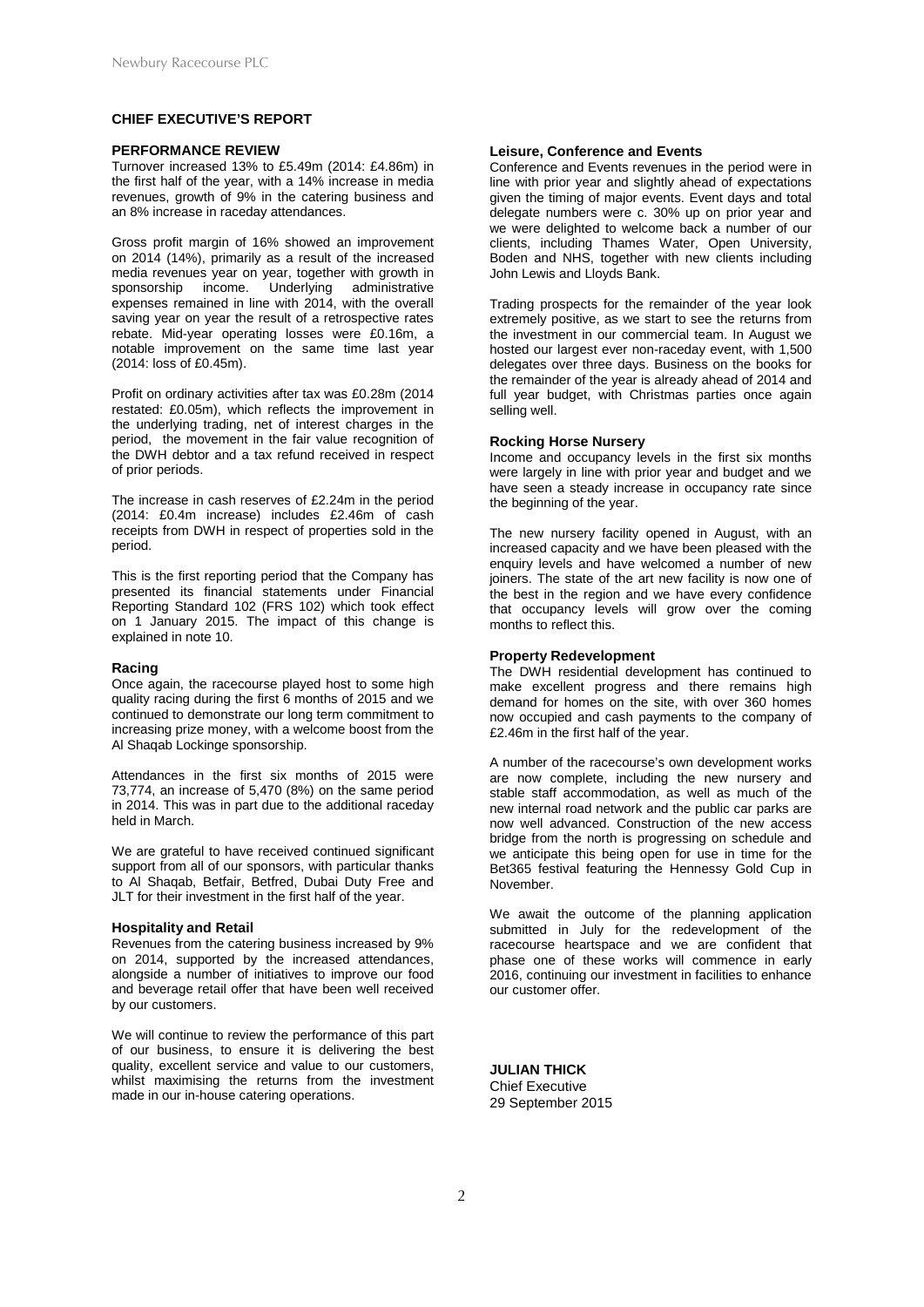### Consolidated Profit and Loss Account

Six months ended 30 June 2015

|                                        |             |                |          |          | $Un-$                    | $Un-$                    | $Un-$      |
|----------------------------------------|-------------|----------------|----------|----------|--------------------------|--------------------------|------------|
|                                        |             | $Un-$          | $Un-$    | Un-      | audited                  | audited                  | audited    |
|                                        |             | audited        | audited  | audited  | 6 months                 | 6 months                 | 6 months   |
|                                        |             | 6 months       | 6 months | 6 months | 30/06/14                 | 30/06/14                 | 30/06/14   |
|                                        |             | 30/06/15       | 30/06/15 | 30/06/15 | (restated)               | (restated)               | (restated) |
|                                        |             | £'000          | £'000    | £'000    | £'000                    | £'000                    | £'000      |
|                                        | <b>Note</b> | <b>Trading</b> | Property | Total    | Trading                  | Property                 | Total      |
| <b>Turnover</b>                        | 5           | 5,475          | 24       | 5,499    | 4,848                    | 15                       | 4,863      |
| Cost of sales                          |             | (4,620)        |          | (4,620)  | (4, 166)                 |                          | (4, 166)   |
| <b>Gross profit</b>                    | 5           | 855            | 24       | 879      | 682                      | 15                       | 697        |
| Administrative expenses                |             | (989)          | (50)     | (1,039)  | (1,080)                  | (68)                     | (1, 148)   |
| <b>Operating loss</b>                  |             | (134)          | (26)     | (160)    | (398)                    | (53)                     | (451)      |
| Interest receivable and                |             |                |          |          |                          |                          |            |
| other investment income                |             | $\blacksquare$ | 403      | 403      | $\overline{\phantom{a}}$ | 681                      | 681        |
| Interest payable and similar charges   |             | (129)          | (19)     | (148)    | (146)                    | (19)                     | (165)      |
| Profit/(loss) on ordinary activities   |             |                |          |          |                          |                          |            |
| before taxation                        |             | (263)          | 358      | 95       | (544)                    | 609                      | 65         |
| Tax credit/(charge) on (loss)/profit   |             |                |          |          |                          |                          |            |
| on ordinary activities                 |             | 181            |          | 181      | (17)                     | $\overline{\phantom{a}}$ | (17)       |
| (Loss)/profit for the financial period |             | (82)           | 358      | 276      | (561)                    | 609                      | 48         |
| Profit per share (basic and diluted)   |             |                |          | 8.3p     |                          |                          | 1.5p       |

All amounts derive from continuing operations

# Consolidated Statement of Comprehensive Income Six months ended 30 June 2015

|                                           |           | Unaudited  |
|-------------------------------------------|-----------|------------|
|                                           | Unaudited | 6 months   |
|                                           | 6 months  | 30/06/14   |
|                                           | 30/06/15  | (restated) |
|                                           | £'000     | £'000      |
| Total comprehensive income for the period | 276       | 48         |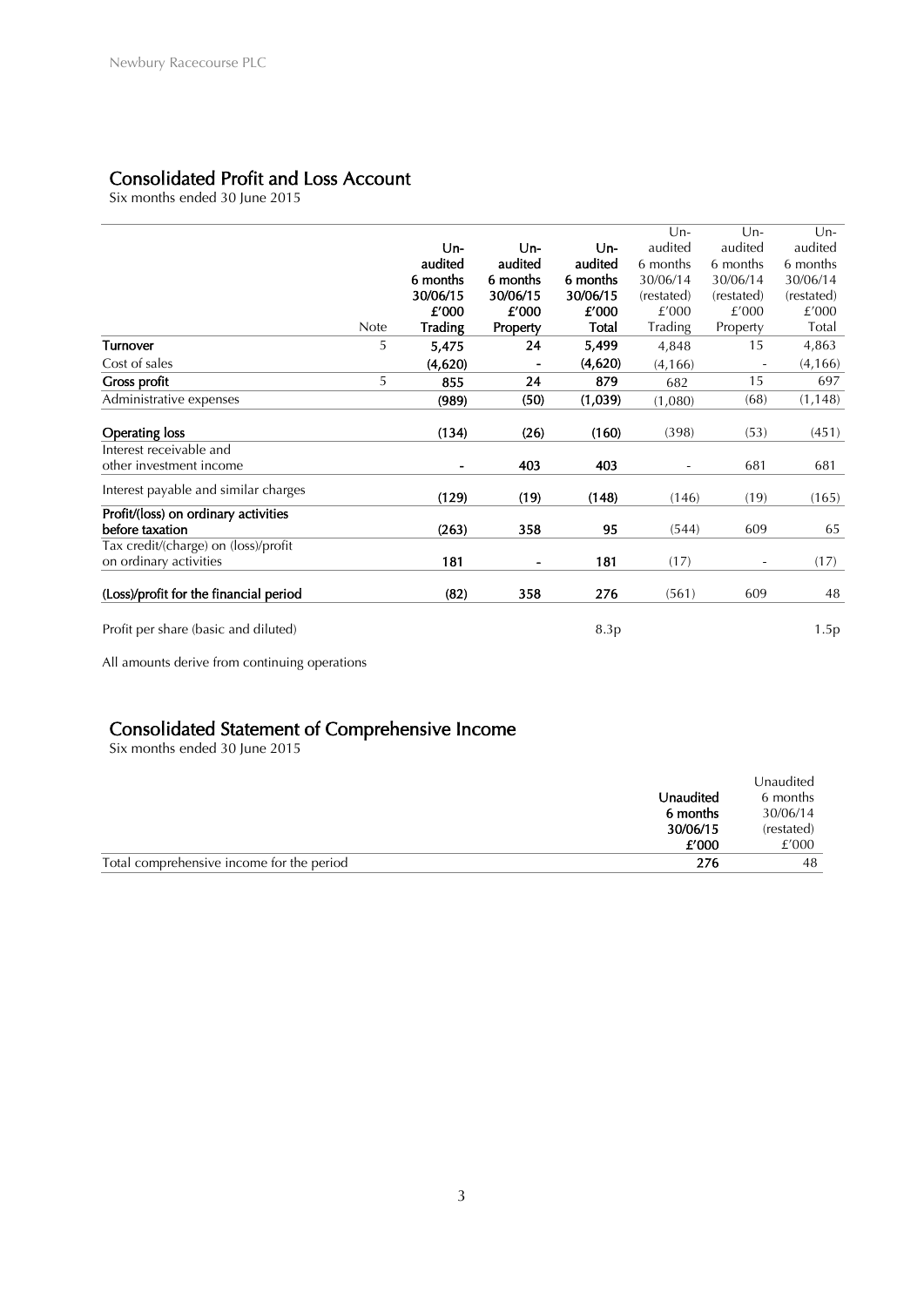# Consolidated Balance Sheet Six months ended 30 June 2015

|                                                         |      |           | Unaudited  |
|---------------------------------------------------------|------|-----------|------------|
|                                                         |      | Unaudited | 12 months  |
|                                                         |      | 6 months  | 31/12/14   |
|                                                         |      | 30/06/15  | (restated) |
|                                                         | Note | £'000     | £'000      |
| <b>Fixed assets</b>                                     |      |           |            |
| Tangible assets                                         | 8    | 22,030    | 20,737     |
| Investments                                             |      | 117       | 117        |
|                                                         |      | 22,147    | 20,854     |
| <b>Current assets</b>                                   |      |           |            |
| <b>Stocks</b>                                           |      | 218       | 187        |
| <b>Debtors</b>                                          |      |           |            |
| due within one year                                     |      | 12,556    | 12,673     |
| due in more than one year                               |      |           | 2,277      |
| Cash at bank and in hand                                |      | 1,333     | 2,402      |
| Cash Investment                                         |      | 5,335     | 2,030      |
|                                                         |      | 19,442    | 19,569     |
| Creditors: amounts falling due within one year          |      | (7, 348)  | (6, 532)   |
| Net current assets                                      |      | 12,094    | 13,037     |
| Total assets less current liabilities                   |      | 34,241    | 33,891     |
| Creditors: amounts falling due after more than one year |      | (7, 130)  | (7,021)    |
| Provisions for liabilities                              |      | (1,460)   | (1,503)    |
| Net assets before pension deficit                       |      | 25,651    | 25,367     |
| Pension deficit                                         |      | (717)     | (704)      |
| Net assets after pension deficit                        |      | 24,934    | 24,663     |
| Accruals and deferred income                            |      |           |            |
| Deferred capital grants                                 |      | 4,018     | 4,023      |
| Capital and reserves                                    |      |           |            |
| Called up share capital                                 | 9    | 335       | 335        |
| Share premium account                                   |      | 10,202    | 10,202     |
| Revaluation reserve                                     |      | 75        | 75         |
| Capital redemption reserve                              |      | 143       | 143        |
| Profit and loss account                                 |      | 10,161    | 9,885      |
| Shareholders' funds                                     |      | 20,916    | 20,640     |
|                                                         |      | 24,934    | 24,663     |

The unaudited half year financial report of Newbury Racecourse plc, company registration 00080774, was approved by the board on 29 September 2015 and signed on its behalf by:-

D J BURKE (Chairman) J M Thick (Chief Executive)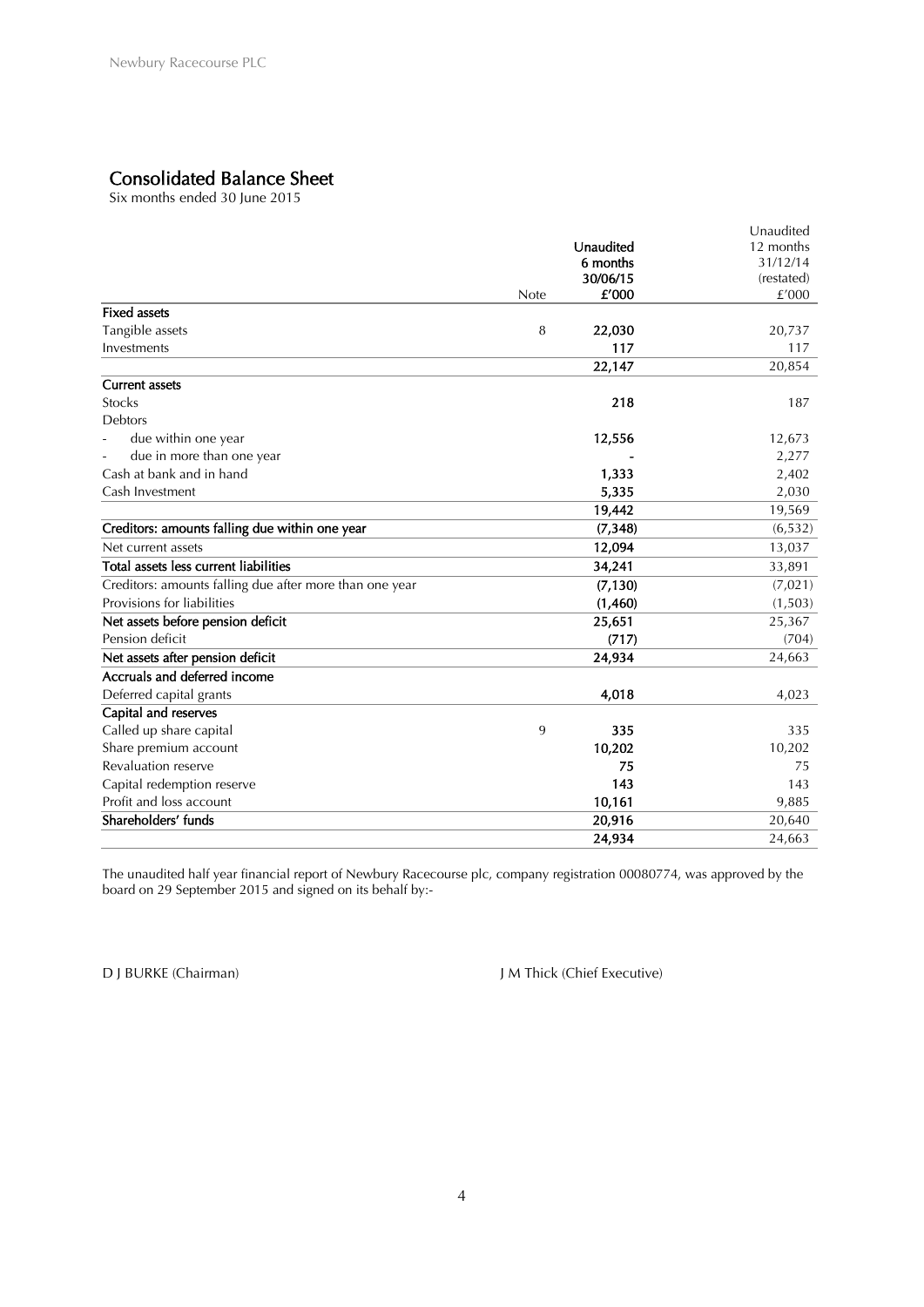### Consolidated Statement of Changes in Equity

At 30 June 2015

|                                                     | Share   | Share   | Capital<br>redemption | Revaluation | Profit and<br>loss |          |
|-----------------------------------------------------|---------|---------|-----------------------|-------------|--------------------|----------|
|                                                     | Capital | Premium | Reserve               | reserve     | account            | Total    |
| <b>GROUP</b>                                        | £'000   | £'000   | £'000                 | £'000       | £'000              | £'000    |
| At 31 December 2013                                 | 335     | 10,202  | 143                   | 75          | 4,822              | 15,577   |
| Changes on transition to FRS 102 (see note<br>10)   |         |         |                       |             | 6,425              | 6,425    |
| At 1 January 2014 restated                          | 335     | 10,202  | 143                   | 75          | 11,247             | 22,002   |
| Loss for the year to 31 December 2014<br>(restated) |         |         |                       |             | (1,362)            | (1, 362) |
| At 31 December 2014 restated                        | 335     | 10,202  | 143                   | 75          | 9,885              | 20,640   |
| Profit for the period to 30 June 2015               |         |         |                       |             | 276                | 276      |
| At 30 June 2015                                     | 335     | 10.202  | 143                   | 75          | 10.161             | 20,916   |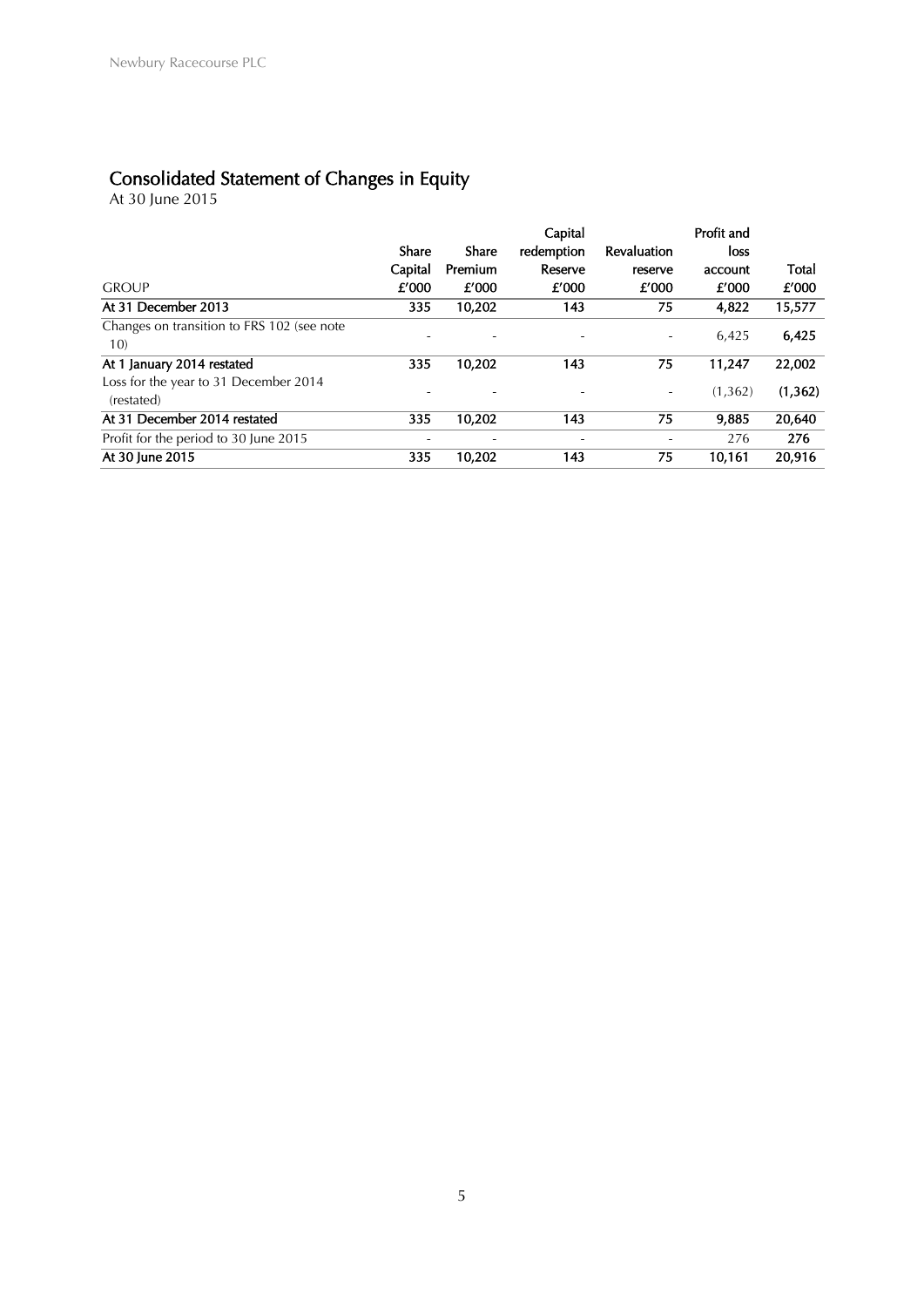# Consolidated Cash Flow Statement Six months ended 30 June 2015

|                                                 |                  | Unaudited |
|-------------------------------------------------|------------------|-----------|
|                                                 | Unaudited        | restated  |
|                                                 | 6 months         | 6 months  |
|                                                 | 30/06/15<br>Note | 30/06/14  |
|                                                 | £'000            | £'000     |
| Net cash inflow from operating activities       | 456<br>1         | 750       |
| Returns on investments and servicing of finance |                  |           |
| Interest received and other investment income   |                  |           |
| Interest paid                                   | (36)             | (10)      |
| Pension scheme contribution                     |                  |           |
| Net cash (outflow) from investing activities    | (36)             | (10)      |
|                                                 |                  |           |
| <b>Taxation</b>                                 |                  |           |
| UK corporation tax paid                         |                  |           |
| UK corporation tax refund received              | 156              |           |
| Total tax (paid)/received                       | 156              |           |
| Trading exceptional expenditure                 |                  |           |
| Restructuring costs                             |                  | (362)     |
| Capital expenditure                             |                  |           |
| Payments to acquire tangible fixed assets       | (852)            | (284)     |
| Receipts from exceptional sale of fixed assets  | 2,463            | 891       |
| Receipts from HBLB grant                        | 50               |           |
|                                                 |                  |           |
| Net cash inflow from capital expenditure        | 1,661<br>2,237   | 607       |
| Net cash inflow before financing                |                  | 985       |
| Financing                                       |                  |           |
| Share buy back expenses                         |                  |           |
| Loan finance (repaid)                           |                  | (574)     |
| Arrangement fees paid                           |                  | (11)      |
| Net cash (outflow) from financing               |                  | (585)     |
| Increase in cash in the period                  | 2,237            | 400       |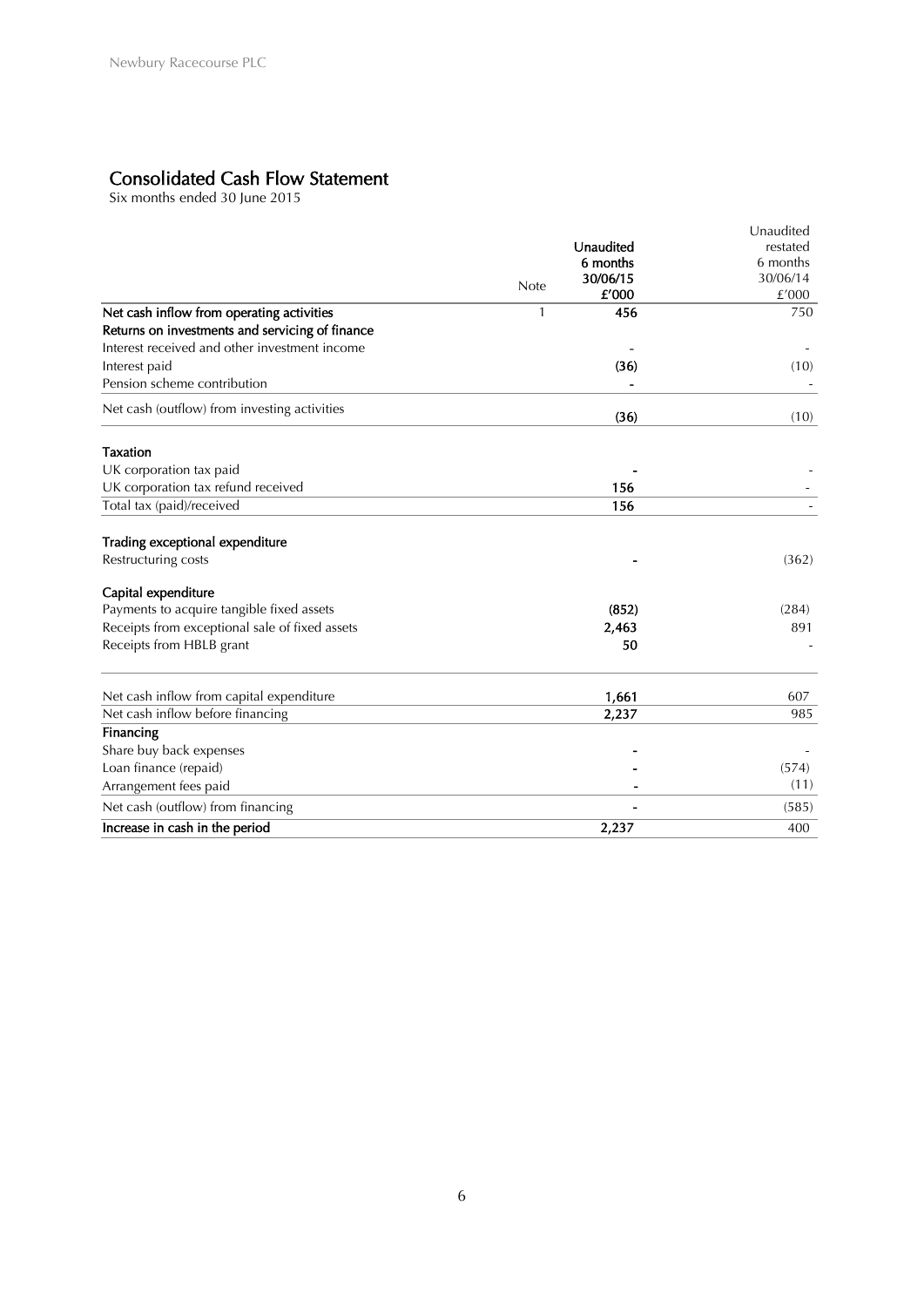# Notes to the Consolidated Cash Flow Statement Six months ended 30 June 2015

|                                                                             |           | Unaudited |
|-----------------------------------------------------------------------------|-----------|-----------|
|                                                                             | Unaudited | restated  |
|                                                                             | 6 months  | 6 months  |
| Reconciliation of operating loss to net cash (outflow) from operating<br>1. | 30/06/15  | 30/06/14  |
| activities                                                                  | £'000     | £'000     |
| Operating loss                                                              | (160)     | (451)     |
| Depreciation charges                                                        | 525       | 490       |
| Amortisation of capital grants                                              | (55)      | (55)      |
| Impairment of fixed assets                                                  |           |           |
| (Increase) in stocks                                                        | (31)      | (6)       |
| (Increase) in debtors and prepayments                                       | (901)     | (421)     |
| Increase in creditors and accruals                                          | 1,078     | 1,193     |
| Net cash inflow from operating activities                                   | 456       | 750       |

|                                                               |             | Unaudited |
|---------------------------------------------------------------|-------------|-----------|
|                                                               | Unaudited   | restated  |
|                                                               | 6 months    | 6 months  |
|                                                               | to 30/06/15 | 30/06/14  |
| Reconciliation of net cash flow to movement in net debt<br>2. | £'000       | £'000     |
| Increase in cash in the period                                | 2,236       | 400       |
| Cash (outflow)/inflow from debt and lease financing           | (108)       | 11        |
| Inception of loans                                            |             | 484       |
| Change in net debt resulting from cash flows                  | 2,128       | 895       |
| Non cash movements                                            |             |           |
| Net debt at 1 January                                         | (2,589)     | (6,384)   |
| Net debt at 30 June                                           | (461)       | (5,489)   |

| Analysis of change in net debt                    | At 1 Jan<br>2015<br>(restated)<br>£'000 | Cash flow<br>£'000       | Non cash<br>changes<br>£'000 | At<br>30 June<br>2015<br>£'000 |
|---------------------------------------------------|-----------------------------------------|--------------------------|------------------------------|--------------------------------|
| Cash at bank and in hand                          | 4,433                                   | 2,236                    | $\overline{\phantom{a}}$     | 6,669                          |
| Debt due after one year                           |                                         |                          |                              |                                |
| loan<br>$\overline{\phantom{a}}$                  | (7,022)                                 | $\overline{\phantom{a}}$ | (108)                        | (7, 130)                       |
| loan arrangement fees<br>$\overline{\phantom{a}}$ |                                         | -                        |                              |                                |
|                                                   | (2,589)                                 | 2,236                    | (108)                        | (461)                          |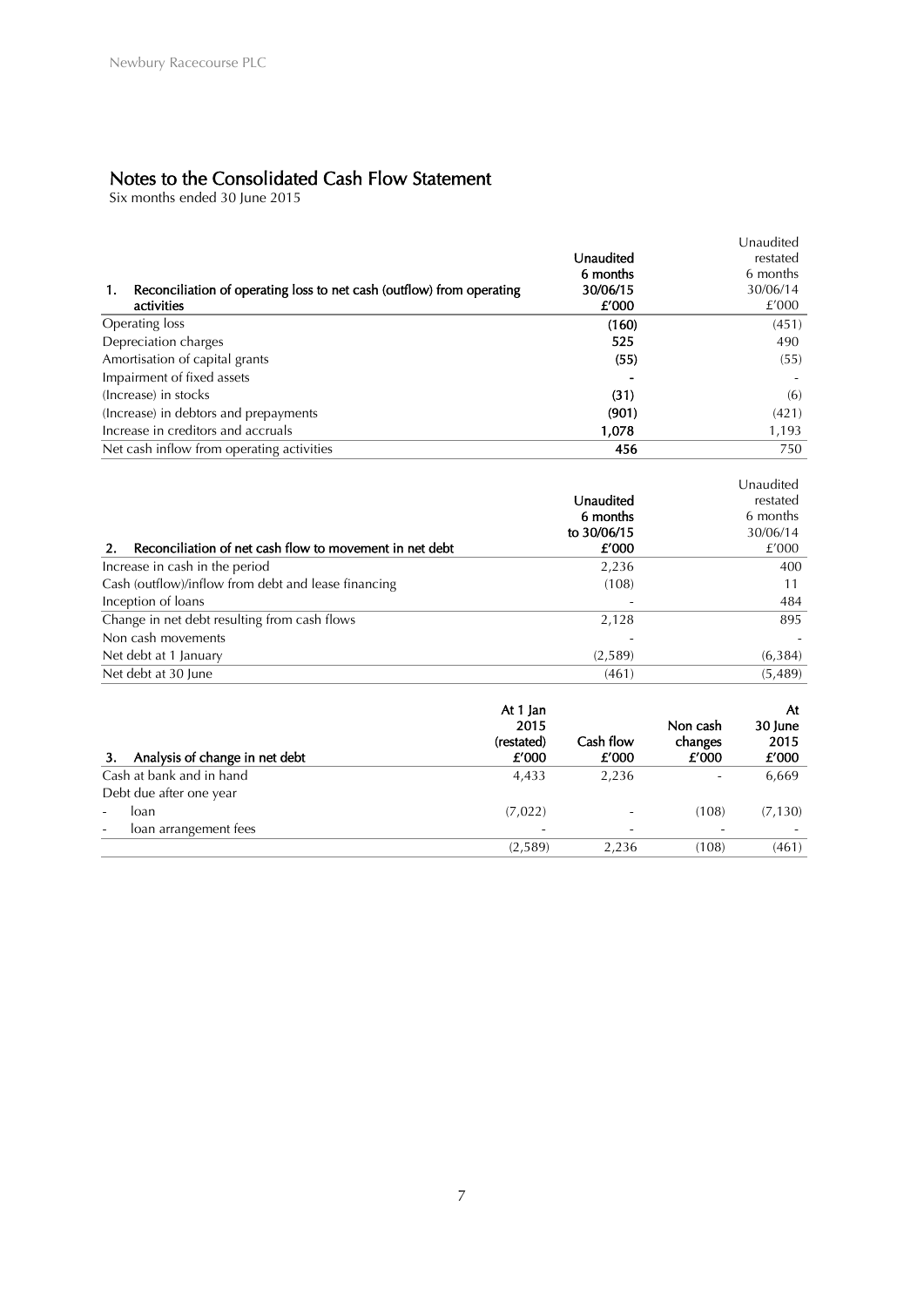### Notes to the Interim Financial Statements<br>Six months ended 30 June 2015

#### 1. BASIS OF PREPARATION

The accounts consolidate those of the company and its subsidiaries and are prepared under the historical cost convention, modified to include certain items at fair value in accordance with Financial Reporting Standard 102 (FRS102) issued by the Financial Reporting Council, effective from 1 January 2015.

The prior period financial statements were restated for material adjustments on adoption of FRS102 in the current period. For more information see note 10.

These interim financial statements do not include all of the notes and disclosures required to comply with FRS102, as they have been prepared in accordance with the content, recognition and measurement principles for interim financial reports, Financial Reporting Standard 104 (FRS 104).

The abridged results for the six months ended 30 June 2015 do not constitute statutory accounts within the meaning of S434 of the Companies Act 2006. The auditor's report on the accounts of Newbury Racecourse plc for the 12 months to 31 December 2014 was unqualified, did not draw attention to any matters by way of emphasis and did not contain any statement under S498 (2) or (3) of the Companies Act 2006 and has been delivered to the Registrar of Companies.

#### 2. GOING CONCERN

The Board has undertaken a full and thorough review of the Group's forecasts and associated risks and sensitivities. The extent of this review reflects the current uncertain economic climate as well as specific financial circumstances of the Group.

The Board identified that the Group's cash flow forecasts are sensitive to fluctuating revenue streams from ticket sales, corporate hospitality, conference and events income and the timing of receipts and payments in respect of the property redevelopment. A system of regular reviews of forecast business and expected property receipts has been implemented to ensure all variable costs are flexed to match anticipated revenues. In addition a number of race meetings have been insured for adverse weather conditions, reducing the levels of risk carried by the Group.

The Board has reviewed the cash flow and working capital requirements in detail.

Following this review the Board has concluded that it has a reasonable expectation that the Group has adequate resources in place to continue in operational existence for the foreseeable future and on that basis the going concern basis has been adopted in preparing the financial statements.

#### 3. REVENUE RECOGNITION

Raceday income including licence fee income and sponsorship, is recognised on the relevant raceday and membership income is recognised over the period of the membership. Other income streams are also recognised over the period for which they relate, for example, conference income is recognised on the day of the conference and nursery income is recognised as the child attends the nursery.

Property receipts arising from the sale of land to David Wilson Homes (DWH) are recognised in accordance with the substance of the transaction, being that of a disposal of land. Cash payments from DWH are received quarterly and are included in the balance sheet as cash/cash investments. The David Wilson Homes debtor is measured at fair value, based upon the expected future receipts discounted at a market rate of interest movements in the fair value are recognised in the profit and loss.

#### 4. NON FRS FINANCIAL INFORMATION

The consolidated profit and loss account includes measures which are not accounting measures under FRS 102 which are used to assist the users of the financial statements to understand the financial performance of the business. These non-FRS measures are not considered a substitute for, or superior to, the equivalent measures calculated and presented in accordance with FRS 102. These measures, which are termed "non-FRS" include the separation of property, in relation to the redevelopment of the racecourse, from underlying trading activity. Additionally, where the company considers there to have been exceptional operating items, these are disclosed separately on the face of the profit and loss.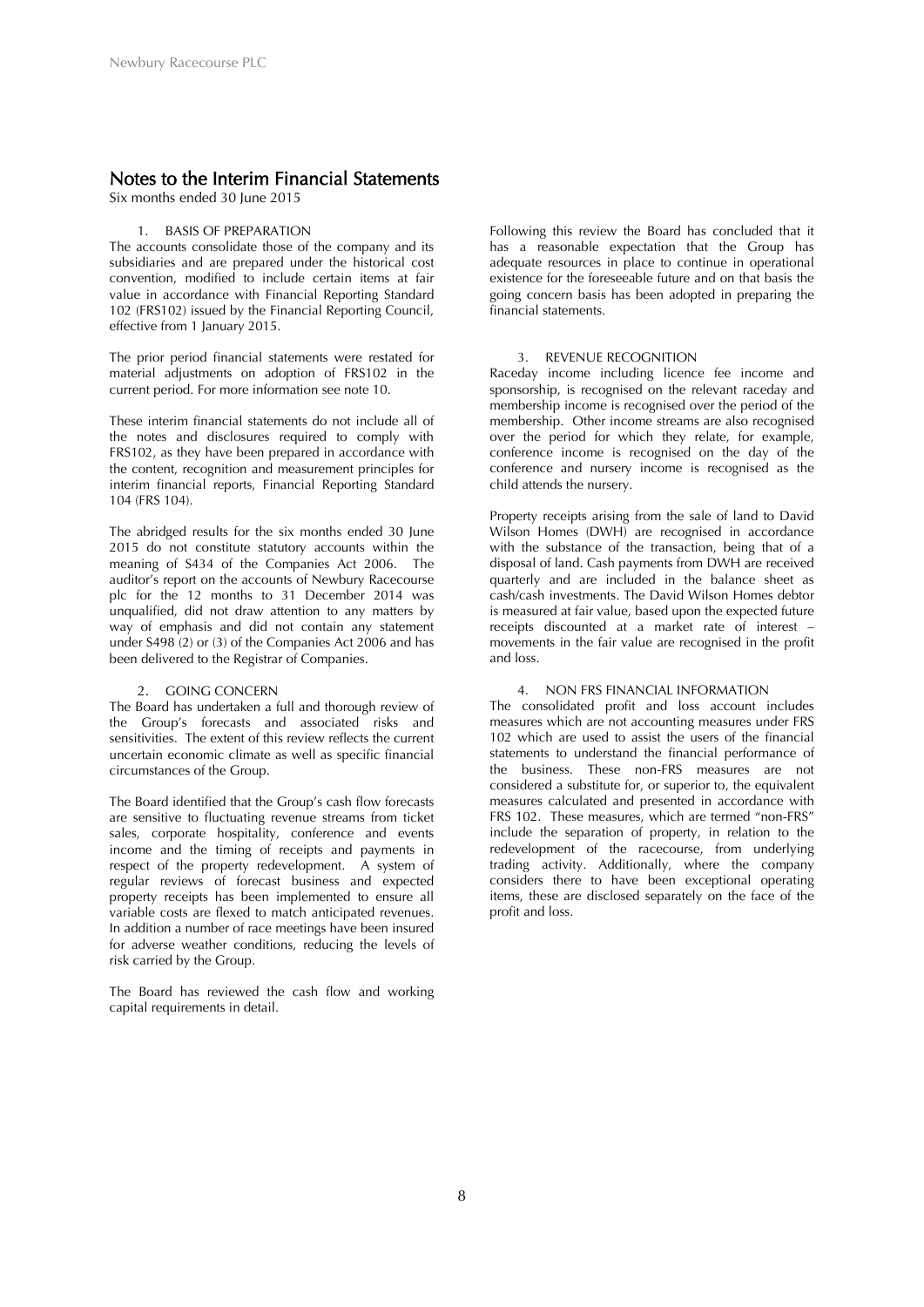## Notes to the Interim Financial Statements<br>Six months ended 30 June 2015

RESPONSIBILITY STATEMENT

We confirm that to the best of our knowledge:

- (a) The condensed set of financial statements has been prepared in accordance with FRS 104 'Interim Financial Reporting'.
- (b) The interim report includes a fair review of the information required by DTR 4.2.7R (indication of important events during the first six months and description of principal risks and uncertainties for the remaining six months of the year); and
- (c) The interim management report includes a fair review of the information required by DTR 4.2.8R (disclosure of related parties' transactions and changes therein).

By order of the Board,

J M Thick C E Spencer

Chief Executive Finance Director

29 September 2015 29 September 2015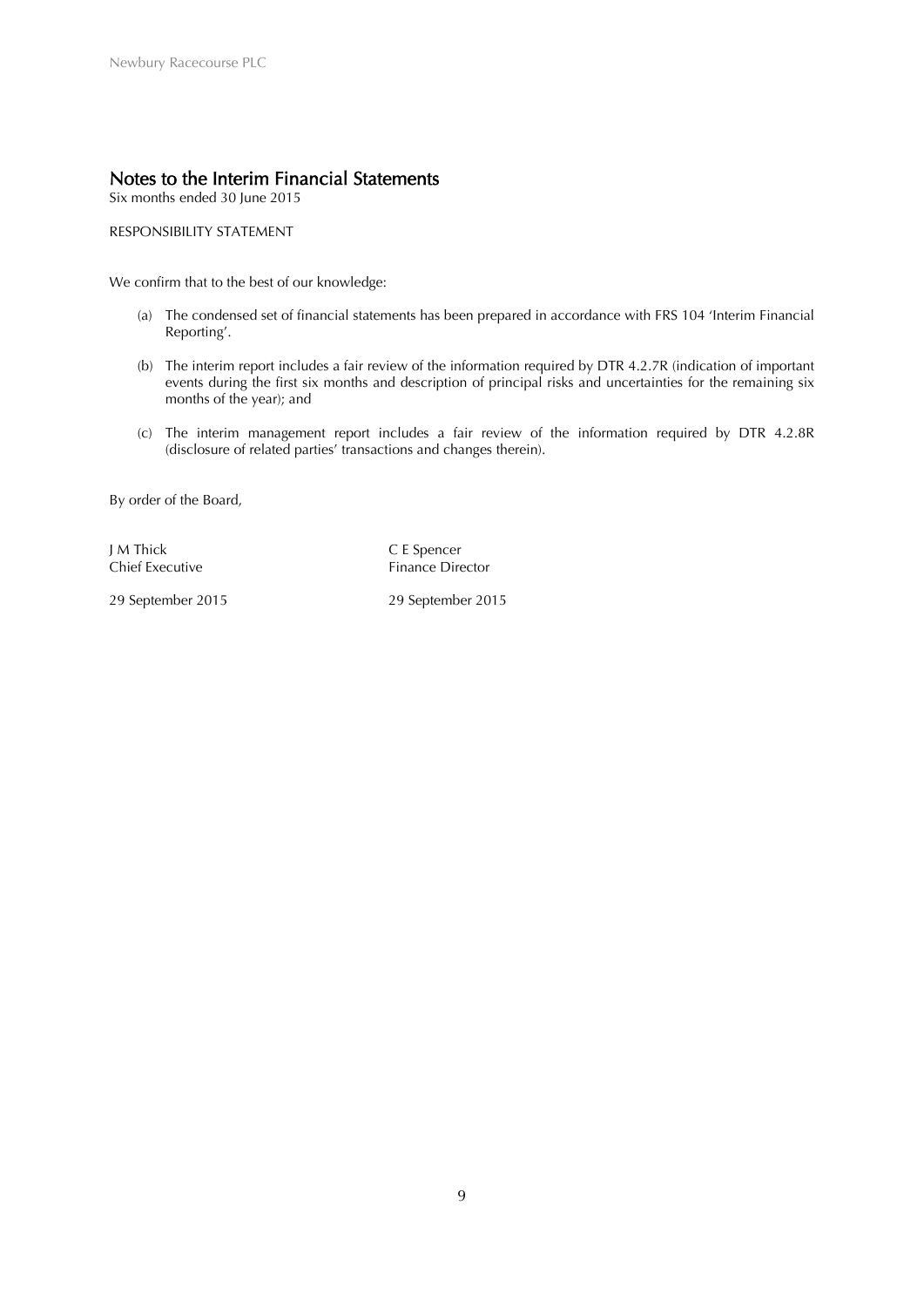### Notes to the Interim Financial Statements<br>Six months ended 30 June 2015

#### 5. SEGMENTAL ANALYSIS

| 2015            | <b>Turnover</b><br>£'000 | <b>Gross</b><br>profit/<br>(loss)<br>£'000 | Operating<br>(loss)/profit<br>£'000 | Profit/(loss)<br>before tax<br>£'000 | *Net<br>Assets<br>£'000 |
|-----------------|--------------------------|--------------------------------------------|-------------------------------------|--------------------------------------|-------------------------|
| <b>Trading</b>  | 5,105                    | 770                                        | (219)                               | (348)                                | 11,594                  |
| Nursery         | 370                      | 85                                         | 85                                  | 85                                   | (15)                    |
| Golf            |                          |                                            |                                     |                                      |                         |
| Total           | 5,475                    | 855                                        | (134)                               | (263)                                | 11,579                  |
| Property        | 24                       | 24                                         | (26)                                | 358                                  | 13,355                  |
| Total           | 5,499                    | 879                                        | (160)                               | 95                                   | 24,934                  |
|                 | Turnover                 | Gross<br>profit                            | Operating<br>(loss)/profit          | Profit/(loss)<br>before tax          | *Net<br>Assets          |
| 2014 (Restated) | £'000                    | £'000                                      | £'000                               | £'000                                | £'000                   |
| Trading         | 4,469                    | 598                                        | (482)                               | (634)                                | 6,362                   |
| Nursery         | 379                      | 84                                         | 84                                  | 84                                   | (5)                     |
| Golf            |                          |                                            |                                     |                                      |                         |
| Total           | 4,848                    | 682                                        | (398)                               | (550)                                | 6,357                   |
| Property**      | 15                       | 15                                         | (53)                                | 615                                  | 19,772                  |
| Total           | 4,863                    | 697                                        | (451)                               | 65                                   | 26,129                  |

\* Net assets represents fixed assets less deferred income and term loans for property, nursery and golf; all working capital is included within the 'Trading' segment. It excludes deferred capital grants.

#### 6. TAX ON PROFIT/LOSS ON ORDINARY ACTIVITIES

The tax on ordinary activities has been computed in accordance with FRS 104 Interim Financial Reporting. This requires the company to apply the estimated annual effective tax rate to the profit/(loss) for the interim period and recognise a tax credit only to the extent that the resulting tax asset is more likely than not to reverse.

#### 7. PROFIT PER SHARE

Basic profit per share of 8.3p is calculated by dividing the loss attributable to ordinary shareholders for the period ended 30 June 2015 of £276,000 (2014 retstated: profit £48,000) by the weighted average number of ordinary shares during the period of 3,348,326 (2014: 3,348,326).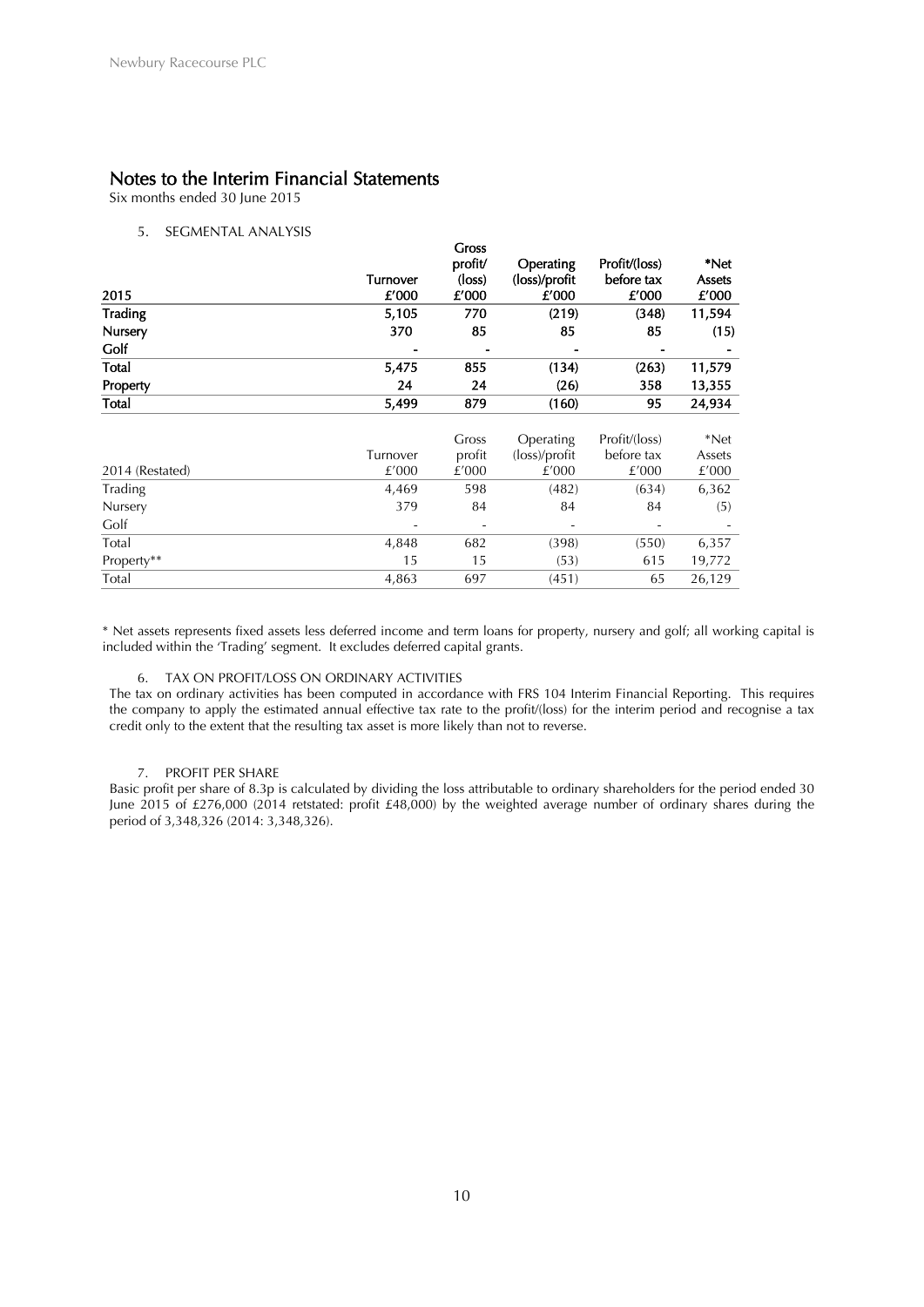## Notes to the Interim Financial Statements Six months ended 30 June 2015

#### 8. TANGIBLE FIXED ASSETS

|                                               | Freehold    |                 |                 |        |
|-----------------------------------------------|-------------|-----------------|-----------------|--------|
|                                               | land,       |                 | <b>Tractors</b> |        |
|                                               | buildings   | <b>Fixtures</b> | and             |        |
|                                               | and outdoor | fittings and    | motor           |        |
|                                               | fixtures    | equipment       | vehicles        | Total  |
| <b>GROUP</b>                                  | £'000       | £'000           | £'000           | £'000  |
| Cost or valuation                             |             |                 |                 |        |
| As at 1 January 2015 (restated)               | 29,466      | 5,717           | 243             | 35,426 |
| Additions                                     | 1,601       | 179             | 38              | 1,818  |
| <b>Disposals</b>                              |             |                 |                 |        |
| As 30 June 2015                               | 31,067      | 5,896           | 281             | 37,244 |
| Depreciation                                  |             |                 |                 |        |
| At 1 January 2015 (restated)                  | 10,083      | 4,407           | 199             | 14,689 |
| Charge for year                               | 269         | 251             | 5               | 525    |
| <b>Disposals</b>                              |             |                 |                 |        |
| At 30 June 2015                               | 10,352      | 4,658           | 204             | 15,214 |
| Net book value at 30 June 2015                | 20,715      | 1,238           | 77              | 22,030 |
| Net book value at 31 December 2014 (restated) | 19,383      | 1,310           | 44              | 20,737 |

In 1959 a revaluation of part of the freehold land at £117,864 gave rise to an excess of £75,486 over its cost and this sum is included in the total value of this asset. The excess on revaluation is credited to the Revaluation Reserve. The net book value of freehold land and buildings determined by the historical cost convention is £20,641,000 (2014 £19,308,000).

 Additions in the six month period ended 30 June 2014 include £0.91m in respect of replacement assets provided by David Wilson Homes as part of the land sale agreement, including the new Estate and Maintenance facility.

#### 9. SHARE CAPITAL

| <u>.</u>                    |       |       |
|-----------------------------|-------|-------|
|                             | 2015  | 2014  |
|                             | £'000 | £'000 |
| Authorised                  |       |       |
| Ordinary shares of 10p each | 600   | 600   |
| Total                       | 600   | 600   |
|                             |       |       |
|                             | 2015  | 2014  |
|                             | £'000 | £'000 |
| Allotted and fully paid     |       |       |
| Ordinary shares of 10p each | 335   | 335   |
| Total                       | 335   | 335   |
|                             |       |       |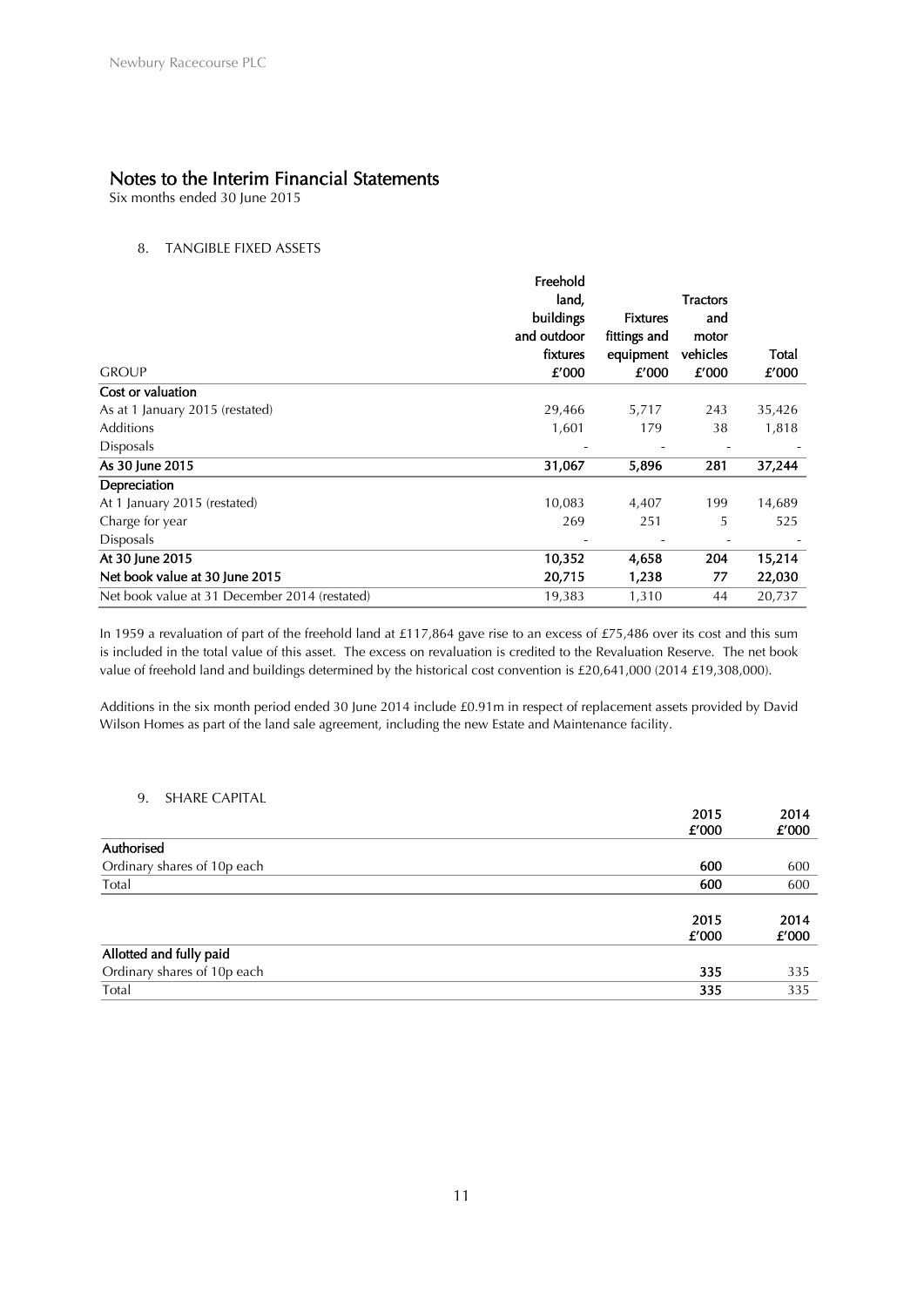#### 10. EXPLANATION OF TRANSITION TO FRS 102

This is the first reporting period that the Company has presented its financial statements under Financial Reporting Standard 102 (FRS 102) issued by the Financial Reporting Council. The following disclosures are required in the year of transition. The last financial statements under previous UK GAAP were for the year ended 31 December 2014 and the date of transition to FRS 102 was therefore 1 January 2015. As a consequence of adopting FRS 102, a number of accounting policies have changed to comply with that standard. The key accounting policy changes are noted below, all other accounting policies are consistent with those set out in the last set of audited annual financial statements;

#### Financial assets and liabilities

Basic financial instruments (including the Compton Beauchamp loan) are measured at amortised cost, using the effective interest method. The effective interest rate is the rate which exactly discounts the estimated future payments or receipts over the life of the instrument to its carrying amount at initial recognition, re-estimated periodically to reflect changes in the market rate of interest.

Non basic financial instruments are recognised at fair value, and measured at the present value of the future receipts/payments, discounted at a market rate of interest. The David Wilson Homes debtor is deemed to be a non-basic financial instrument and as such, on transition to FRS 102, has been re-stated at its fair value (including the full value of the enabling works to be undertaken by DWH), with reference to the latest expectation of future receipts. Any periodic changes in fair value are recognised in the profit and loss.

Other financial assets and liabilities associated with the sale of land to David Wilson Homes in 2012, have been recognised at fair value and measured at the present value of the future expected cash flows, discounted at a market rate of interest.

#### Deferred tax

Deferred tax is recognised in respect of all timing differences that may result in an obligation at the reporting date to pay more tax, or a right to pay less tax, at a future date. The transition to FRS 102 has resulted in a requirement to recognise a deferred tax liability in respect of the rollover relief claimed against the capital gain which arose in 2003 on the sale of 8.56 acres of land to the south of the racecourse. This tax will only become payable if the assets are sold and rollover relief is not obtained.

#### RECONCILIATION OF EQUITY

|                                                           | £'000        | £'000      |
|-----------------------------------------------------------|--------------|------------|
|                                                           | At 1 January | At 30 June |
|                                                           | 2014         | 2014       |
| Equity reported under previous UK GAAP                    | 15,577       | 17,106     |
| <b>FRS 102</b>                                            |              |            |
| 1 Recognition of DWH debtor at fair value                 | 7.694        | 6,212      |
| 2 Compton Beauchamp loan on effective rate interest basis | (8)          | (31)       |
| 3 Deferred tax on 2003 rollover relief claim              | (1,261)      | (1,235)    |
| Equity reported under FRS 102                             | 22,002       | 22,052     |

#### RECONCILIATION OF PROFIT FOR 6 MONTH PERIOD ENDED 30 JUNE 2014

|                                                                       | £'000   |
|-----------------------------------------------------------------------|---------|
| Profit for the financial period under previous UK GAAP                | 1,529   |
| 1 Movement in fair value of DWH debtor                                | (1,484) |
| 2 Movement in Compton Beauchamp loan on effective rate interest basis | (23)    |
| 3 Movement on deferred tax on 2003 rollover relief claim              | 26      |
| Profit for the financial period under FRS 102                         | 48      |